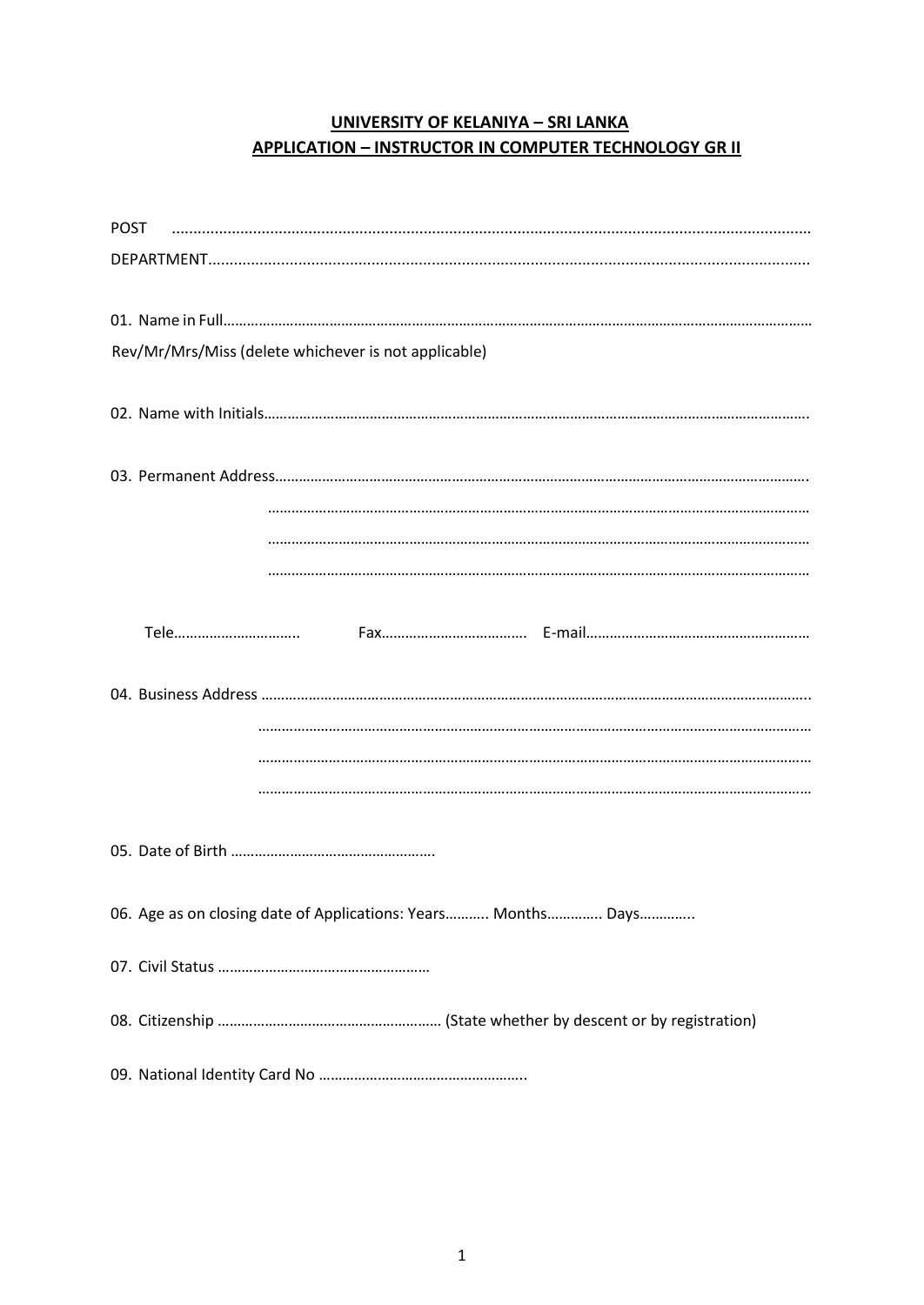# 10. Details of Secondary Education

| Name of School/College |                           | From                                                        | To | <b>Examination Pass</b> |                                     |
|------------------------|---------------------------|-------------------------------------------------------------|----|-------------------------|-------------------------------------|
|                        |                           |                                                             |    |                         |                                     |
|                        |                           |                                                             |    |                         |                                     |
|                        |                           |                                                             |    |                         |                                     |
|                        |                           |                                                             |    |                         |                                     |
|                        |                           |                                                             |    |                         |                                     |
|                        |                           |                                                             |    |                         |                                     |
|                        |                           |                                                             |    |                         |                                     |
| 11.                    |                           | Higher Education [First Degree and Postgraduate Degree (s)] |    |                         |                                     |
| University/Institution | From - To<br>(with Dates) | Degrees and Class Obtained                                  |    | Subject /<br>Subjects   | Effective<br>Date of the<br>degrees |
|                        |                           |                                                             |    |                         |                                     |

# 11.1 Other Computing related qualifications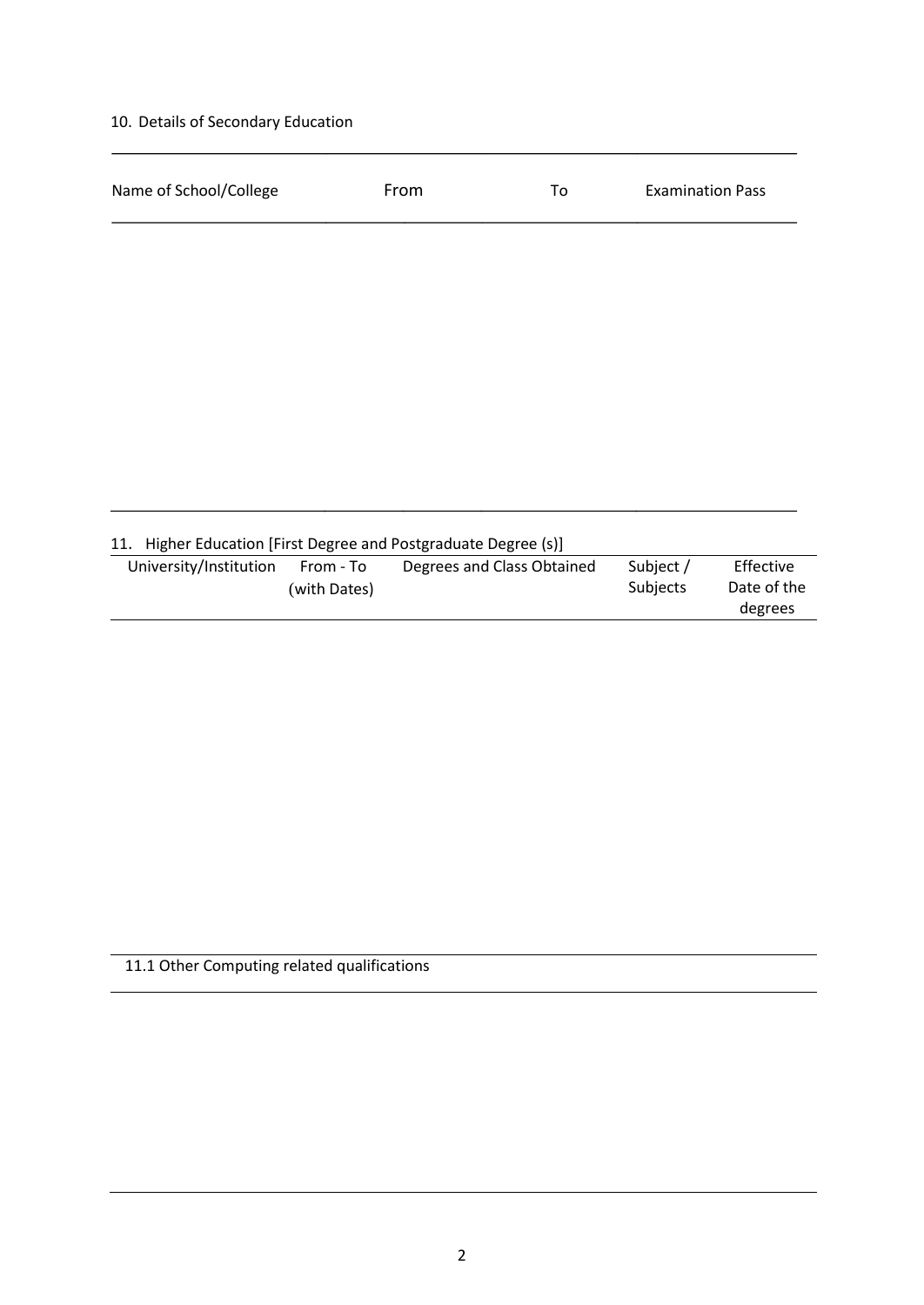| 12. Subjects offered for the first degree                          |  |
|--------------------------------------------------------------------|--|
|                                                                    |  |
|                                                                    |  |
|                                                                    |  |
|                                                                    |  |
| State whether first Degree is a Special Degree or a General Degree |  |

……………………………………………………….

13. Details of Scholarships, Medals &Prizes etc.

(If space is not sufficient use separate sheet of same size and attach to the end)

#### 14. Present Post and Institution

| Date of Appointment |  |
|---------------------|--|
| Salary Scale        |  |
| <b>Salary Step</b>  |  |

^State whether a Permanent post or a Temporary /Contract Appointment)

………………………………………………………………………………………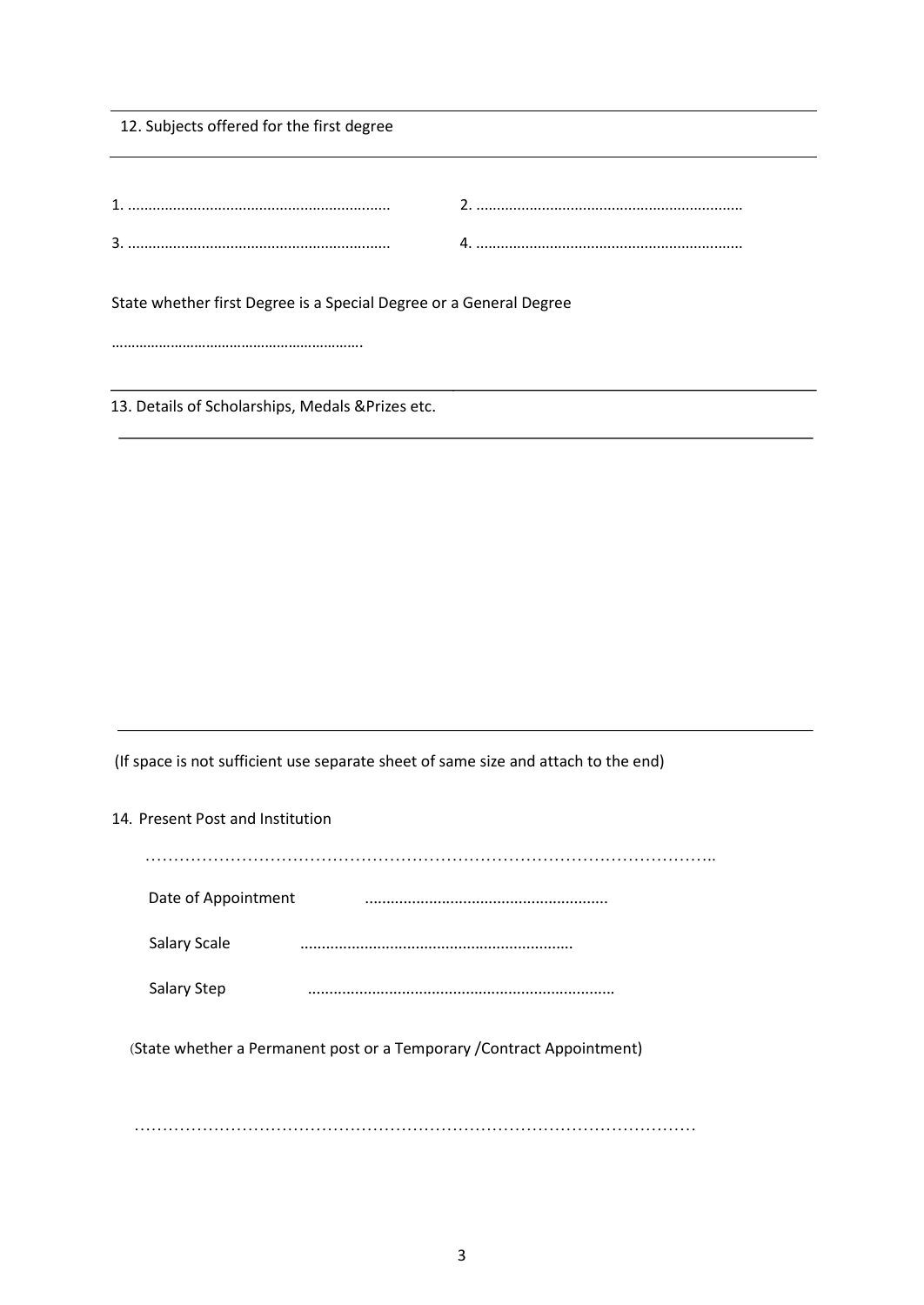15. Professional Experience in the field of Computing (state previous appointments with post held and duration)

| Post | Institution | ∙rom<br>-<br>ı |
|------|-------------|----------------|
|      |             |                |

(If space is not sufficient use separate sheet and attach to the end)

16. Extra-curricular activities

(If space is not sufficient use separate sheet and attach to the end)

(Other Information

Attach curriculum vitae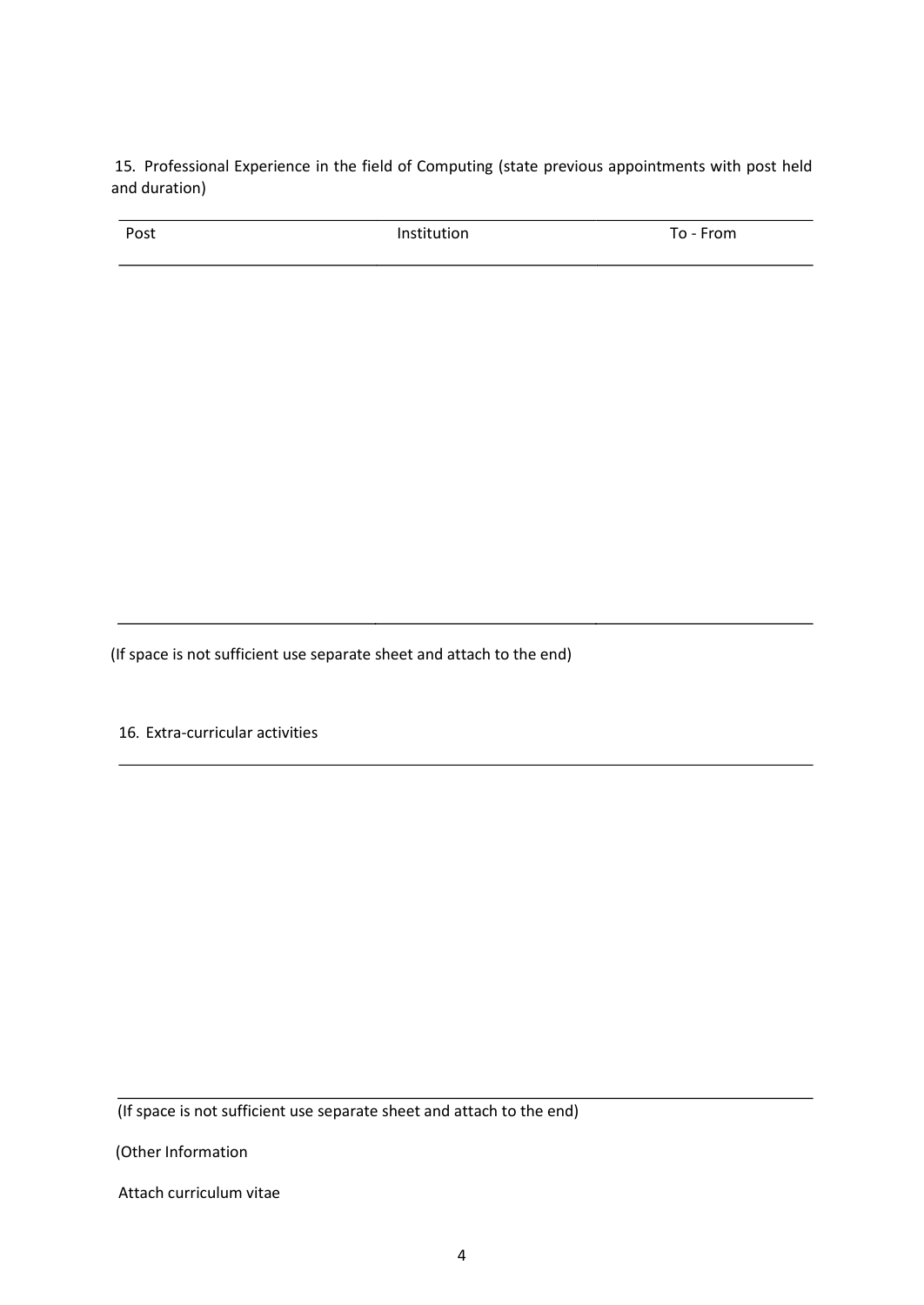# 17. Proficiency in Languages

#### ^Tick correct cage)

| Written     |              |      | Spoken       |        |      |              |      |              |        |      |
|-------------|--------------|------|--------------|--------|------|--------------|------|--------------|--------|------|
| Language    | Very<br>Good | Good | Satisfactory | Normal | Weak | Very<br>Good | Good | Satisfactory | Normal | Weak |
| i Sinhala   |              |      |              |        |      |              |      |              |        |      |
| ii Tamil    |              |      |              |        |      |              |      |              |        |      |
| iii English |              |      |              |        |      |              |      |              |        |      |
| iv Other    |              |      |              |        |      |              |      |              |        |      |

# 18. Details of Bank Loans for higher studies if any

| Name of the Bank | Loan | Date | Amount |
|------------------|------|------|--------|
|                  |      |      |        |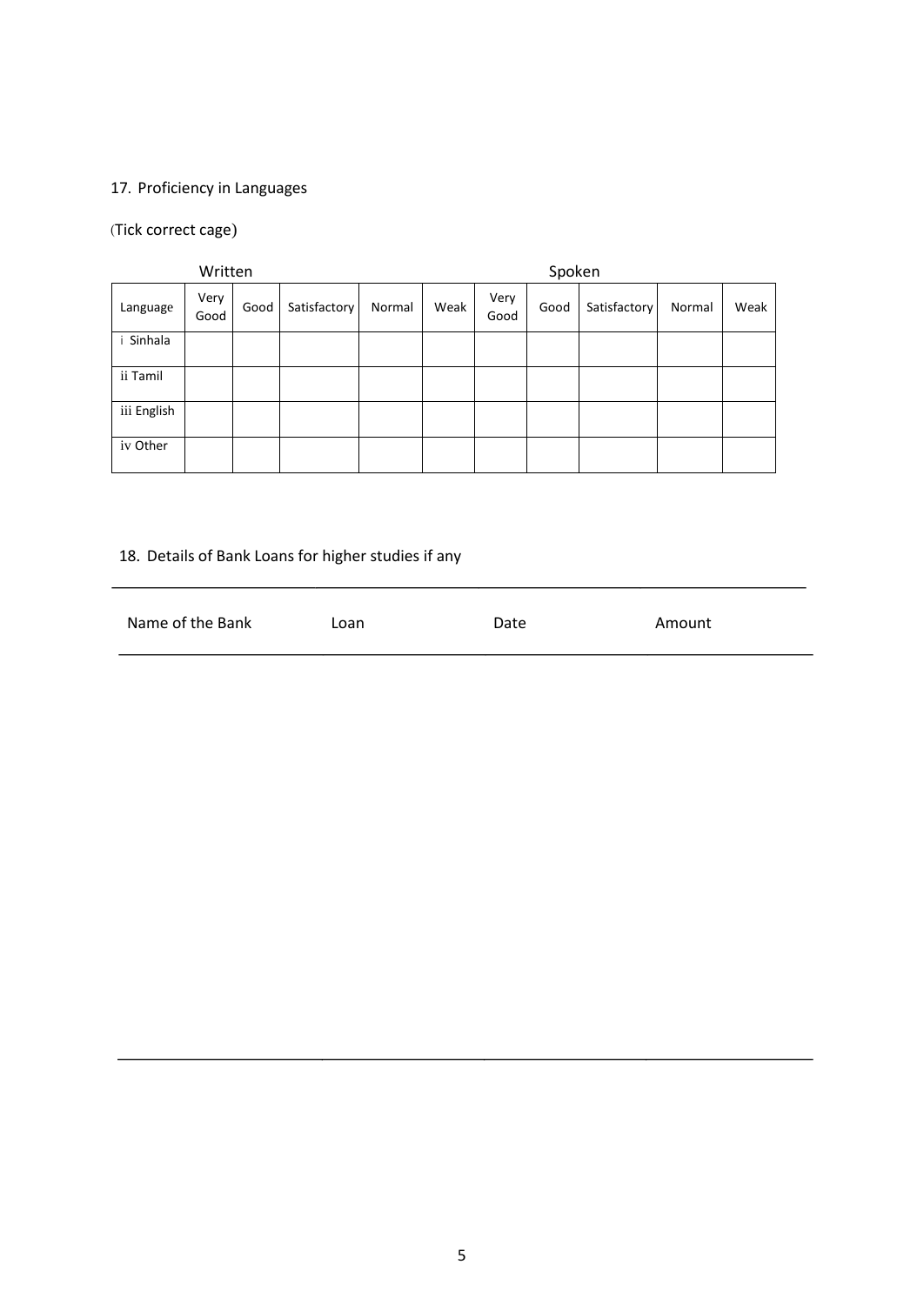19. Are you under any obligatory National Service?

Yes/No (Specify)

20. Names and addresses of two non- related referees

 $(1)$  (2)

I hereby declare that the particulars furnished by me in the application are true and accurate. I am also aware that if any particulars contained herein are found to be false or incorrect I am liable to disqualification if the inaccuracy is discovered before the selection and dismissal without any compensation if the inaccuracy if the inaccuracy is discovered after the appointment.

Signature of Applicant ........................................................ Date................................